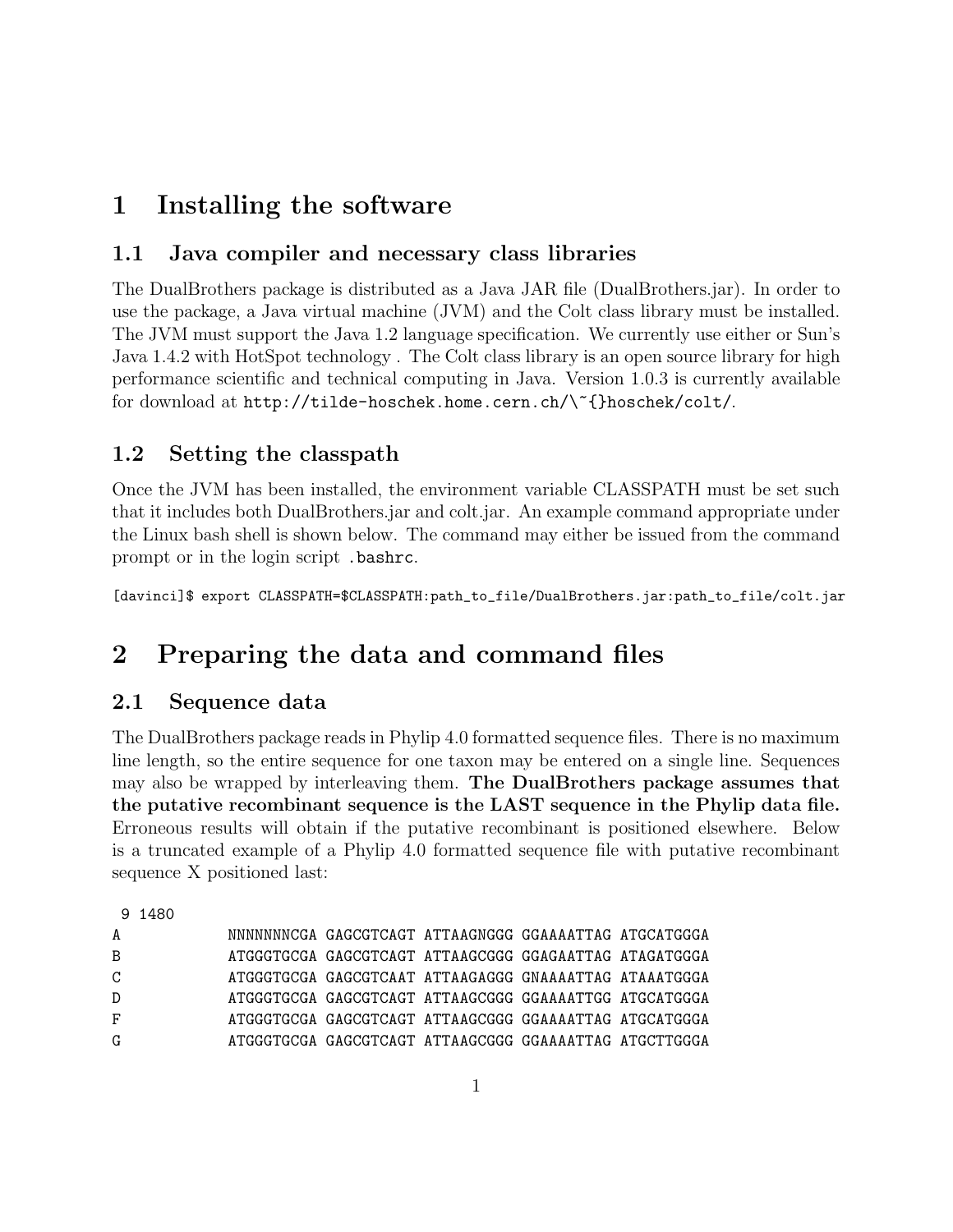H ATGGGTGCGA GAGCGTCAGT ATTAAGCGGG GGAAAATTAG ATGCTTGGGA J ATGGGTGCGA GAGCGTCAAT ATTAAGTGGG GGAAAATTAG ANGATTGGGA X ATGGGTGCGA GAGCGTCAGT ATTAAGCGGG GGAAAATTAG ATGCATGGGA GAGTCAAGTA CAACAGACA- --NNNAACAT GAGCCAAGTA ACAAATTCAN NNGCTACCAT GAGCCAAGCA AACAGTNCC- -----NNNAT GAGCCAAGCA ACAAGTTCAG CTGCTGCAGT GAGCCAAGCA ACAAATACAN NNNNNNCCAT GAGCCAGGCA TCAGGTGCAG CAGCAGCCAT GAGCCAAGTA ACAAATGCAA ATGCAGCCAT GAGCCAAGTG ACCAATACN- -----AACAT GAGCCAAGTA ---AATACAA ATGCAGTTAT

### 2.2 Command file

The posterior sampler class within the DualBrothers package requires a text-based command file to run. This file specifies all sampler parameters. The most important parameters to adjust are the tree of putative parental taxa, the hyperprior parameters on the change-point processeses and the posterior sample length. There are also many adjustable parameters to tune the sampler transition kernels. Efficient sampling depends on reasonable choices for these parameters.

In the command file, parameters are specified one per line in the form:

#### <parameter name>: <value>

Below is a list of parameters that may appear in the **command file** along with a default value and a brief description of each parameter's function. Please read the descriptions for important information about running DualBrothers.

|            | Parameter Default Value Description |                                                         |
|------------|-------------------------------------|---------------------------------------------------------|
| length:    | 210000                              | Total number of samples to generate                     |
| burnin:    | 10000                               | Number of initial samples to discard                    |
| subsample: | 20                                  | Frequency at which samples are saved to the             |
|            |                                     | output file after the burn-in                           |
|            |                                     | The above configuration generates 210,000 pos-          |
|            |                                     | terior samples, discards the first 10,000 as burn-      |
|            |                                     | in and then records every 20th in the <b>output</b>     |
|            |                                     | <b>file.</b> The final posterior sample size is 10,000. |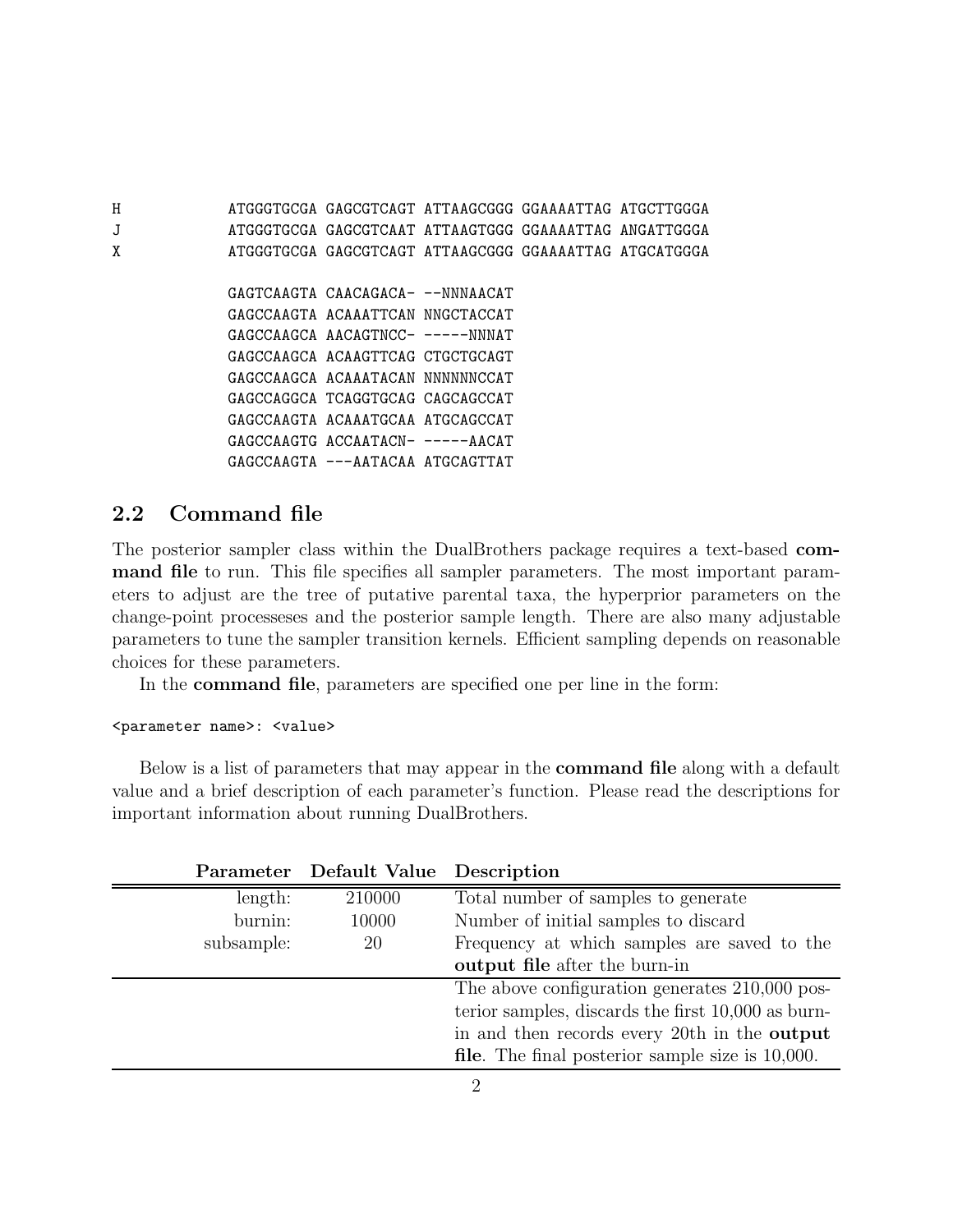| start_tree:<br>tree_file: | no default<br>no default | Specifies the fixed topology relating the $N$ po-<br>tential parentals. The current version is not<br>user-friendly. In the current version, taxon la-<br>bels in the tree must be 0, 1, , $N-1$ repre-<br>senting the 1st, 2nd, $\dots$ , Nth parental sequence<br>listed in the text brain file, respectively. The<br>putative recombinant must also be listed in the<br>tree with label $N$ , although it's location does<br>not matter, as the sampler will permute the pu-<br>tative recombinant's location all over the tree.<br>The remaining parentals are fixed in place by<br>this tree. Finally, the tree must be rooted with<br>taxon 0 as the "outgroup." The sampler uses a<br>reversible model, so specifying the true rooting<br>among the parentals is not necessary.<br>Name of the file with a list of trees in Newick for-<br>mat. Each tree must start on a new line. This |
|---------------------------|--------------------------|-------------------------------------------------------------------------------------------------------------------------------------------------------------------------------------------------------------------------------------------------------------------------------------------------------------------------------------------------------------------------------------------------------------------------------------------------------------------------------------------------------------------------------------------------------------------------------------------------------------------------------------------------------------------------------------------------------------------------------------------------------------------------------------------------------------------------------------------------------------------------------------------------|
|                           |                          | option allows user to include arbitrary topolo-                                                                                                                                                                                                                                                                                                                                                                                                                                                                                                                                                                                                                                                                                                                                                                                                                                                 |
|                           |                          | gies into the tree space. At least 3 trees are                                                                                                                                                                                                                                                                                                                                                                                                                                                                                                                                                                                                                                                                                                                                                                                                                                                  |
|                           |                          | required in the list!                                                                                                                                                                                                                                                                                                                                                                                                                                                                                                                                                                                                                                                                                                                                                                                                                                                                           |
|                           |                          | You<br>CAUTION!!!<br>supply either<br>${\rm must}$                                                                                                                                                                                                                                                                                                                                                                                                                                                                                                                                                                                                                                                                                                                                                                                                                                              |
|                           |                          | "start_tree" or "tree_file" but NOT BOTH. Very<br>little checking is done for trees in the list. Make                                                                                                                                                                                                                                                                                                                                                                                                                                                                                                                                                                                                                                                                                                                                                                                           |
|                           |                          | sure you are not including the same topology                                                                                                                                                                                                                                                                                                                                                                                                                                                                                                                                                                                                                                                                                                                                                                                                                                                    |
|                           |                          | more than one time.                                                                                                                                                                                                                                                                                                                                                                                                                                                                                                                                                                                                                                                                                                                                                                                                                                                                             |
| par_lambda:               | $\overline{5}$           | Hyperprior parameter representing the prior                                                                                                                                                                                                                                                                                                                                                                                                                                                                                                                                                                                                                                                                                                                                                                                                                                                     |
|                           |                          | mean number of substitution process change-                                                                                                                                                                                                                                                                                                                                                                                                                                                                                                                                                                                                                                                                                                                                                                                                                                                     |
|                           |                          | points (See Equation $(3)$ Minin et al. $[2005]$ ).<br>The paper also describes how to choose                                                                                                                                                                                                                                                                                                                                                                                                                                                                                                                                                                                                                                                                                                                                                                                                   |
|                           |                          | par_lambda.                                                                                                                                                                                                                                                                                                                                                                                                                                                                                                                                                                                                                                                                                                                                                                                                                                                                                     |
| top_lambda:               | 0.693                    | Hyperprior parameter representing the prior<br>mean number of topology break-points (See<br>Equation $(3)$ in Bioinformatics paper). We rec-<br>ommend setting top_lambda to $log 2 = 0.693$<br>when no prior information about recombination<br>is available.                                                                                                                                                                                                                                                                                                                                                                                                                                                                                                                                                                                                                                  |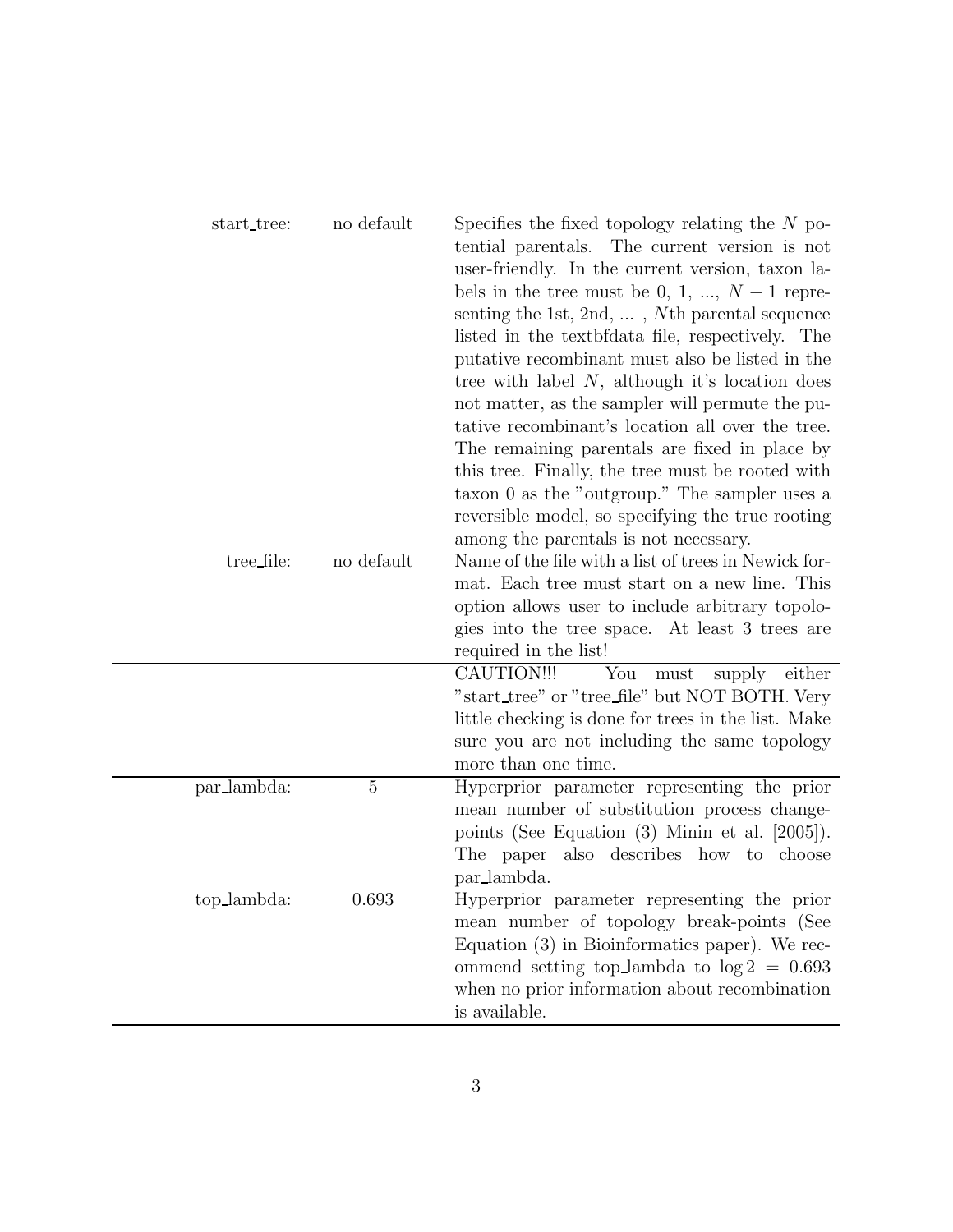|                       |              | The above parameters must be set for the              |
|-----------------------|--------------|-------------------------------------------------------|
|                       |              | MCMC sampler to run. DO NOT USE THE                   |
|                       |              | DEFAULT VALUES. Adjust these parameters               |
|                       |              | to match the specific data and problem ad-            |
|                       |              | dressed.                                              |
| window_length:        | 10           | Size of window around which existing change-          |
|                       |              | points are randomly moved during update               |
| C:                    | 0.30         | Peter Green's constant. Adjust this constant          |
|                       |              | to change the proportion of time that the sam-        |
|                       |              | pler spends updating parameters when the num-         |
|                       |              | ber of dimensions is fixed. (see [Suchard et al.,     |
|                       |              | 2003)                                                 |
|                       |              | The above parameters modify the transition            |
|                       |              | kernels. Their values can be adjusted later to        |
|                       |              | optimize the sampler's acceptance rates and to        |
|                       |              | speed up convergence of the chain. They are           |
|                       |              | described in detail in the technical report.          |
| sigma_alpha:          | 0.75         | Spread of $\alpha$ s when proposing new segments (see |
|                       |              | [Suchard et al., 2003])                               |
| sigma_mu:             | 0.75         | Spread of $\mu$ s when proposing new segments (see    |
|                       |              | [Suchard et al., $2003$ ])                            |
| subst_hyper_mean:     | no default   | prior mean of $\log \kappa$                           |
| subst_hyper_variance: | no default   | prior variance of $\log \kappa$                       |
| diver_hyper_mean:     | no default   | prior mean of $\log \mu$                              |
| diver_hyper_variance: | no default   | prior variance of $\log \mu$                          |
|                       |              | If you want to fix the four above parameters,         |
|                       |              | you must provide values for all of them. If some      |
|                       |              | of the values are missing the program will ter-       |
|                       |              | minate. If ALL values for hyperparameters are         |
|                       |              | missing they will be estimated simultaneously         |
|                       |              | with other model parameters. (See Minin et al.        |
|                       |              | [2005]                                                |
| top_breaks:           | 1            | $1 =$ include topology break-points into the          |
|                       |              | model, $0 =$ do not include                           |
| par_breaks:           | $\mathbf{1}$ | $1 =$ include substitution change-points into the     |
|                       |              | model, $0 =$ do not include                           |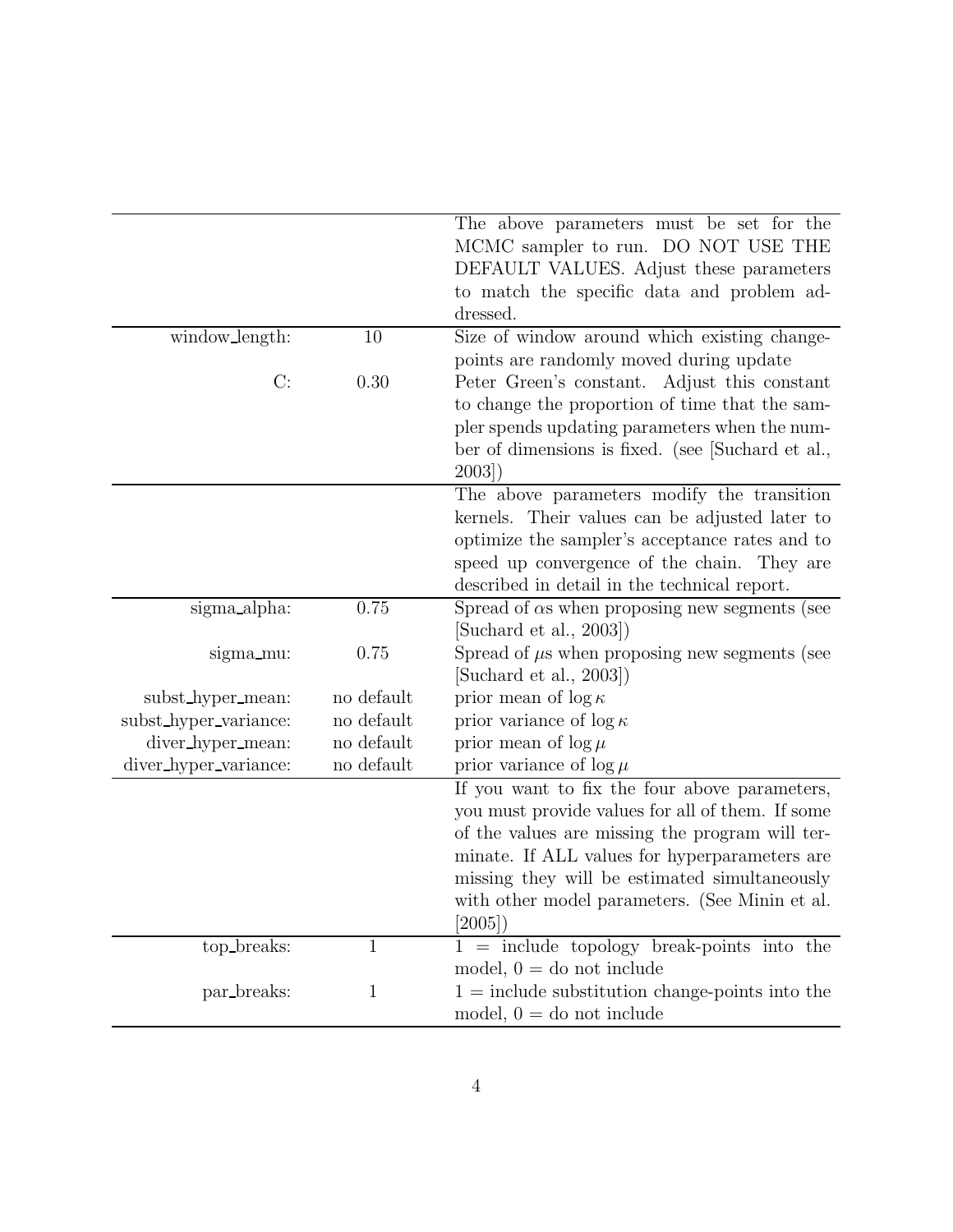# 3 Running the sampler

To generate a posterior sample from the change-point model, use the following command:

```
java DualBrothers <seed> <command file> <data file> <output file>,
```
where  $\leq$ seed $\geq$  is any integer and is used to seed the package's pseudo-random number generator. Here is an example,

java DualBrothers 123 KAL153.cmdfile KAL153.phy KAL153.post

uses the random number seed 123, reads KAL153.cmdile as the command file, uses KAL153.phy as the data file and saves the posterior sampler output to the output file KAL153.post.

The **output file** is difficult to interpret directly since the change-point model has a variable number of dimensions. To ease interpretation of the output files, use the two following commands:

java TopologyProfile <output file> <topology profile file> <sequence length> java EPProfile <output file> <kappa/mu profile file> <sequence length>

These programs read the **output file** and compute the marginal posterior values for the topology,  $\kappa$  and  $\mu$  at each of the sequence length; sites in the data. These values are saved in the itopology profile file<sub> $i$ </sub> and  $\frac{1}{2}$  kappa/mu profile file $i$ . The format of these files are described in the next section.

# 4 Interpreting the posterior sample:

The DualBrothers class saves the posterior sample in a text file. Each row in this textfile corresponds to a different posterior sample, where the number in the first column of each row reports the chain-step number for that sample. Because the multiple change-point model has a variable number of parameters, the number of columns in each row also varies. As a results, this output file is difficult for standard statistical packages to read and interpret. To overcome this difficult, the DualBrothers packages contains two classes that interpret the posterior sample and generate easy to read summaries of the posterior.

These two classes can be invoked by: